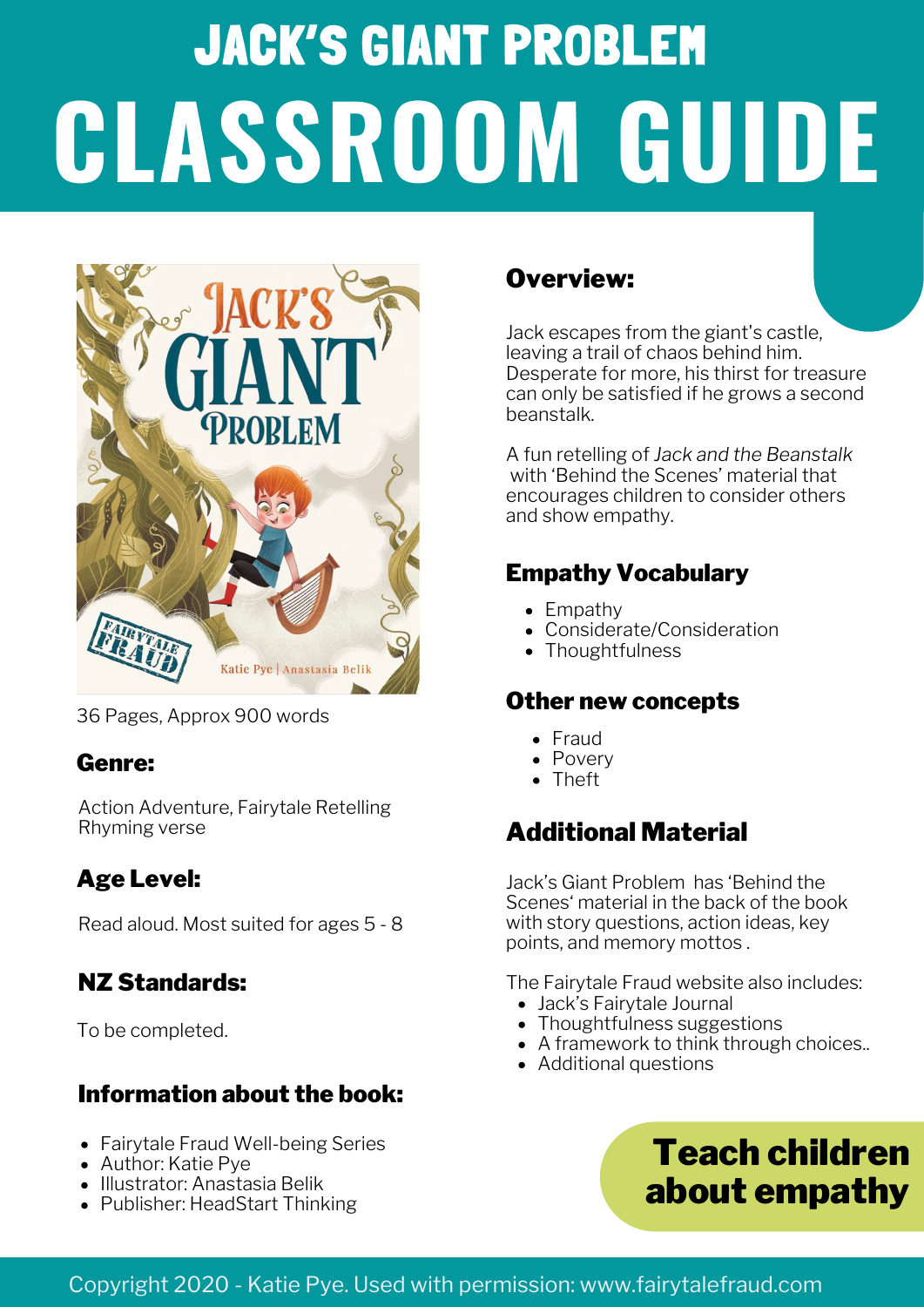# JACK'S GIANT PROBLEM **CLASSROOM GUIDE**

# GETTING READY TO READ READING THE BOOK

#### Introduce the concept 1. and vocabulary:

- What do you think empathy means?
- What does it mean to consider others?
- What do you think a fraud is?

#### 2. Connect children's past experience with the book

- What do you know of the traditional *Jack and the Beanstalk* story?
- Look at the title: What do you think Jack's giant problem might be?
- Read the copy. What do you think might happen?

#### 3. Be aware of the following text features:

- The book is in rhyming verse.
- New vocabulary words are introduced - see the list above.
- The text introduces verse that relates to the *Jack be Nimble* nursery rhyme.

### Story questions:

- Why did Jack and his mother have to sell the cow?
- Why did the old woman want the cow?
- How would *you* try and get magic from the bean?
- Why did Jack want the magic harp?
- What do you think Jack felt like when he lied to his mother?
- Do you think the witch should have taken the cow? Why/why not?
- Find Jack's thoughtless choices. How would they impact on others?
- What do you think Jack did to win back the trust of the giant and Ben?
- What was Jack's giant problem?
- The story was going to be called 'Think Jack. Think!'. Do you think that is a better title?

### Notice emotions:

A number of emotions have been woven into the story. See how many emotions students can find.

Answer: loneliness, sadness, frustration, glad, delight, confusion, merriment, fear, glee, surprise, alarm, worry, exhaustion, greed, guilt,



# Teach children about empathy

Copyright 2020 - Katie Pye. Used with permission: www.fairytalefraud.com